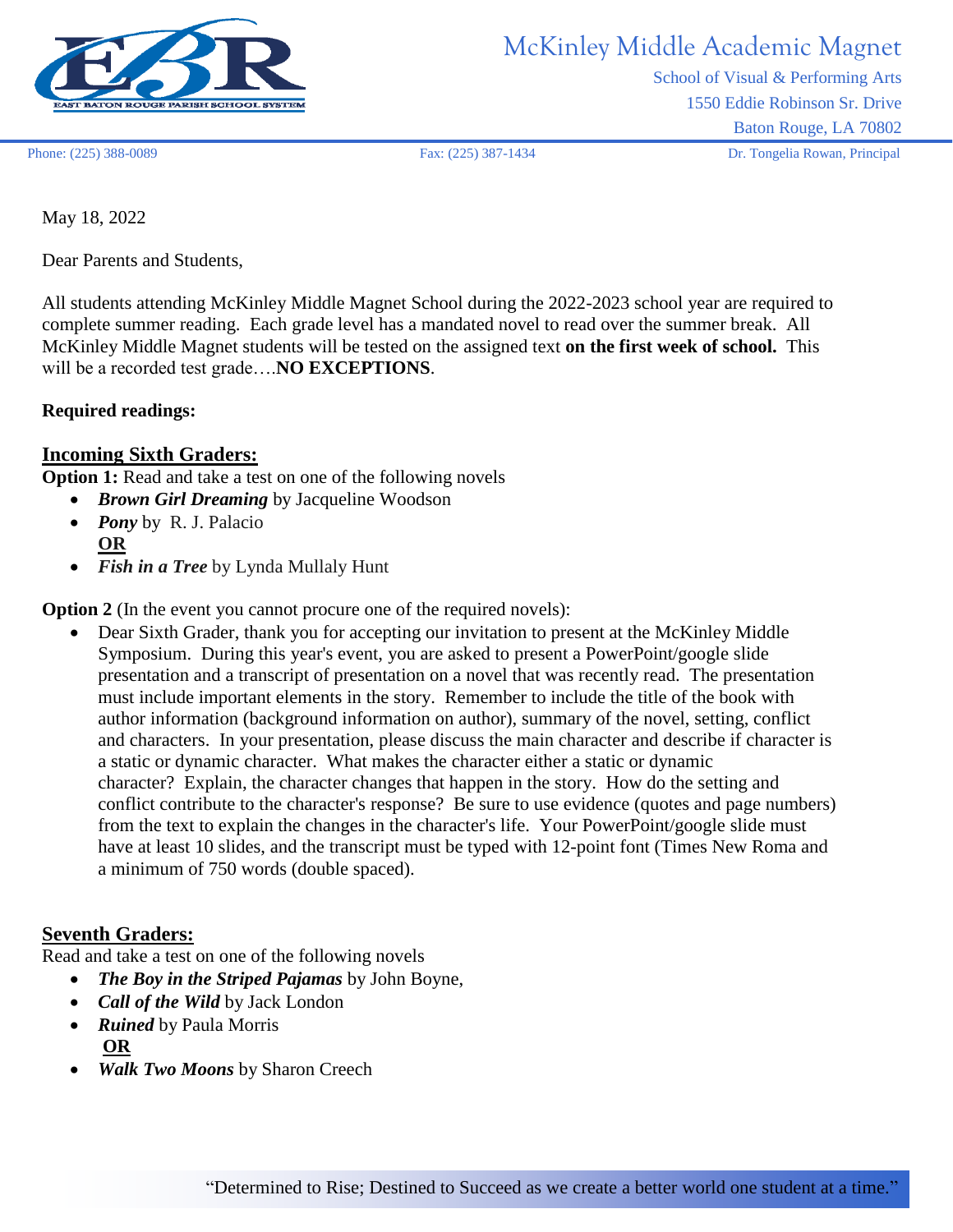### **Eighth Graders:**

- Read 1 grade-level novel of your choice
- Students will turn in their summer reading assignment on Wednesday, August 10, 2022.
- Assignments will be uploaded to the designated assignment area in Google Classroom.
- Please refer to the class website for your class codes

Assignment choices include:

1. A video (Flipgrid, Clips, iMovie, WeVideo), at least 3-4 minutes in length. Please include an intro, text feature, and an ending.

2. Presentation (Google Slides, PowerPoint), at least six slides. Slides should include title, author, important facts, summary, pictures of important events, etc.

Suggestions for acquiring the novels are Amazon, Barnes and Noble, the public library, or perform a Google search for a PDF of the text.

As always, we thank you for you continued support and hope that our students have a wonderful and productive summer.

## *Additional Information:*

#### **Supply Lists:**

School supply lists can be found on our website.

#### **School Uniforms:**

Approved school uniform shirts, hoodies, and sweatshirts may only be ordered and purchased online [\(www.mckinleymiddlemagnet.com\)](http://www.mckinleymiddlemagnet.com/). **THE ONLY UNIFORM SHIRT WITH A LOGO or SWEATSHIRT MUST BE PURCHASED THROUGH THE SCHOOL.** School uniforms will be sold at the school on **Mondays and Wednesdays beginning Monday, July 11th , through Wednesday, July**  27<sup>th</sup>. Please stop by the front office between 9:00 am and 1:00 pm. to purchase your child's uniform tops, jackets, and/or sweatshirts. **Uniforms will not be able to be purchased online, you must come to the school.**

#### **No refunds or exchanges will be given for uniforms.**

#### **School Fee:**

School Supply lists for each grade level will be available on the school website and app. Our **school fee** is **\$80.00** and may be paid either online or through your child's first period teacher. This fee covers a spirit t-shirt which may be worn on Fridays, hall locker fee, Chromebook wear and tear repairs, school planner, ID badge, cover, a lanyard, and two ELA novels. School fees can be paid online beginning **Wednesday, June 1<sup>st</sup>** or in person in the front office by cash or money order only.